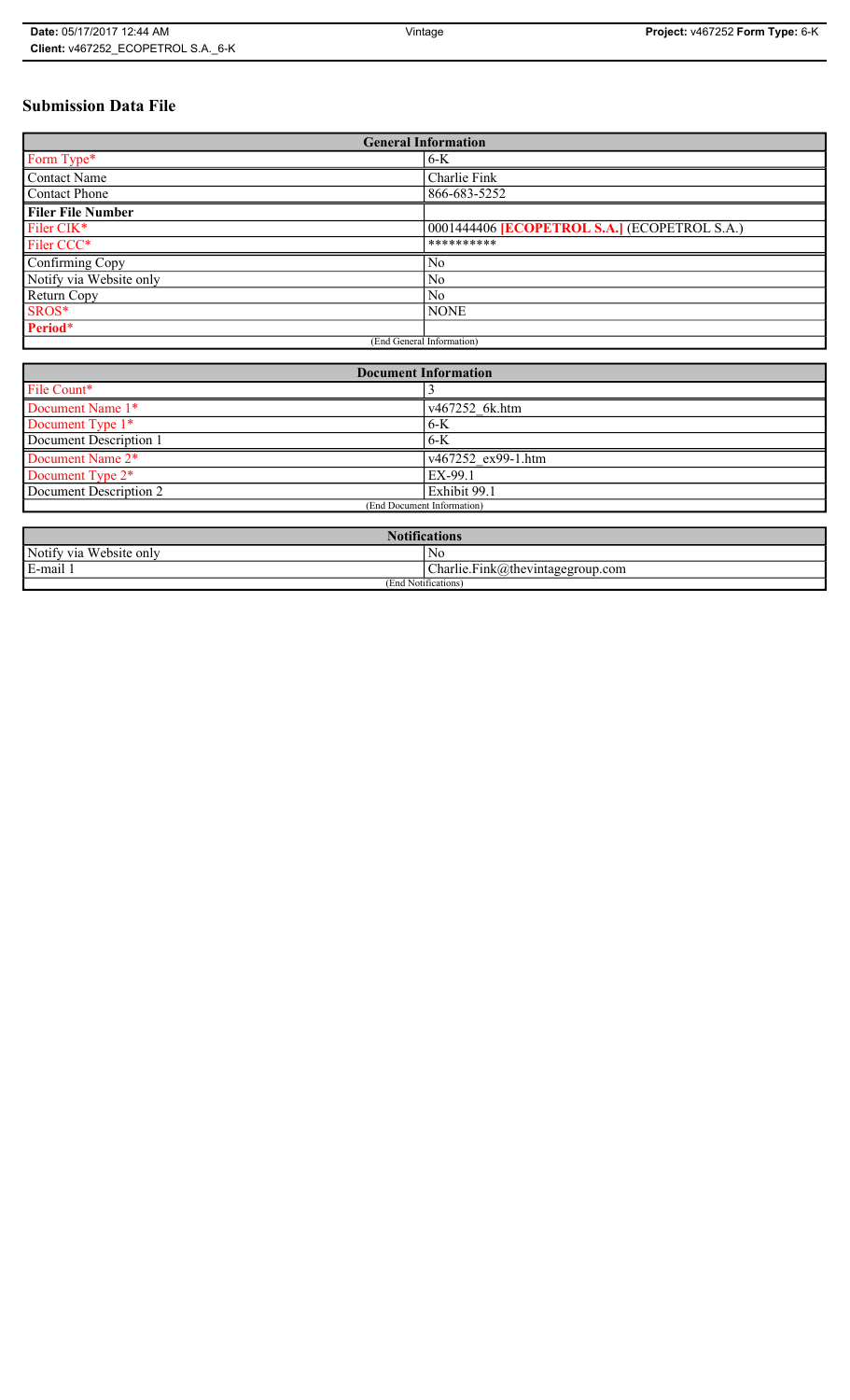#### **UNITED STATES SECURITIES AND EXCHANGE COMMISSION Washington, D.C. 20549**

### **FORM 6-K**

#### **REPORT OF FOREIGN PRIVATE ISSUER PURSUANT TO RULE 13a-16 OR 15d-16 UNDER THE SECURITIES EXCHANGE ACT OF 1934**

For the month of May, 2017 Commission File Number 001-34175

ECOPETROL S.A.

(Exact name of registrant as specified in its charter)

N.A.

(Translation of registrant's name into English)

COLOMBIA

(Jurisdiction of incorporation or organization)

Carrera 13 No. 36 – 24

BOGOTA D.C. – COLOMBIA (Address of principal executive offices)

Indicate by check mark whether the registrant files or will file annual reports under cover of Form 20-F or Form 40-F.

Form 20-F  $\boxtimes$  Form 40-F  $\Box$ 

Indicate by check mark if the registrant is submitting the Form 6-K in paper as permitted by Regulation S-T Rule 101(b)(1)

 $Yes \Box$  No  $\boxtimes$ 

Indicate by check mark if the registrant is submitting the Form 6-K in paper as permitted by Regulation S-T Rule 101(b)(7)

 $Yes \Box$  No  $\boxtimes$ 

Indicate by check mark whether the registrant by furnishing the information contained in this form is also thereby furnishing the information to the Commission pursuant to Rule 12g3-2(b) under the Securities Exchange Act of 1934.

 $Yes \Box$  No  $\boxtimes$ 

If "Yes" is marked, indicate below the file number assigned to the registrant in connection with Rule 12g3-2(b): 82- N/A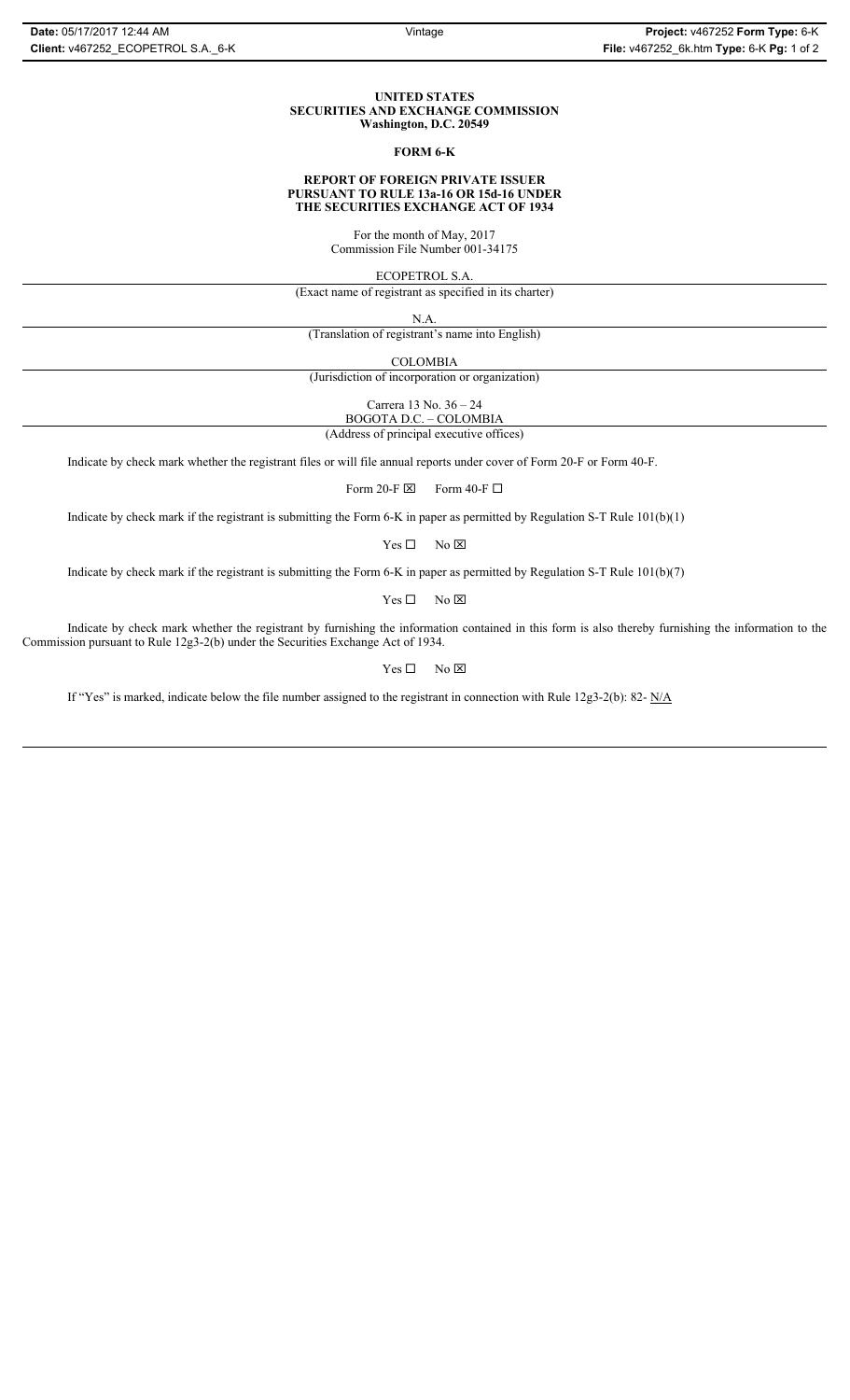## **SIGNATURES**

Pursuant to the requirements of the Securities Exchange Act of 1934, the registrant has duly caused this report to be signed on its behalf by the undersigned, thereunto duly authorized.

Ecopetrol S.A.

By: /s/ María Fernanda Suárez Name: María Fernanda Suárez Title: Chief Financial Officer

Date: May 17, 2017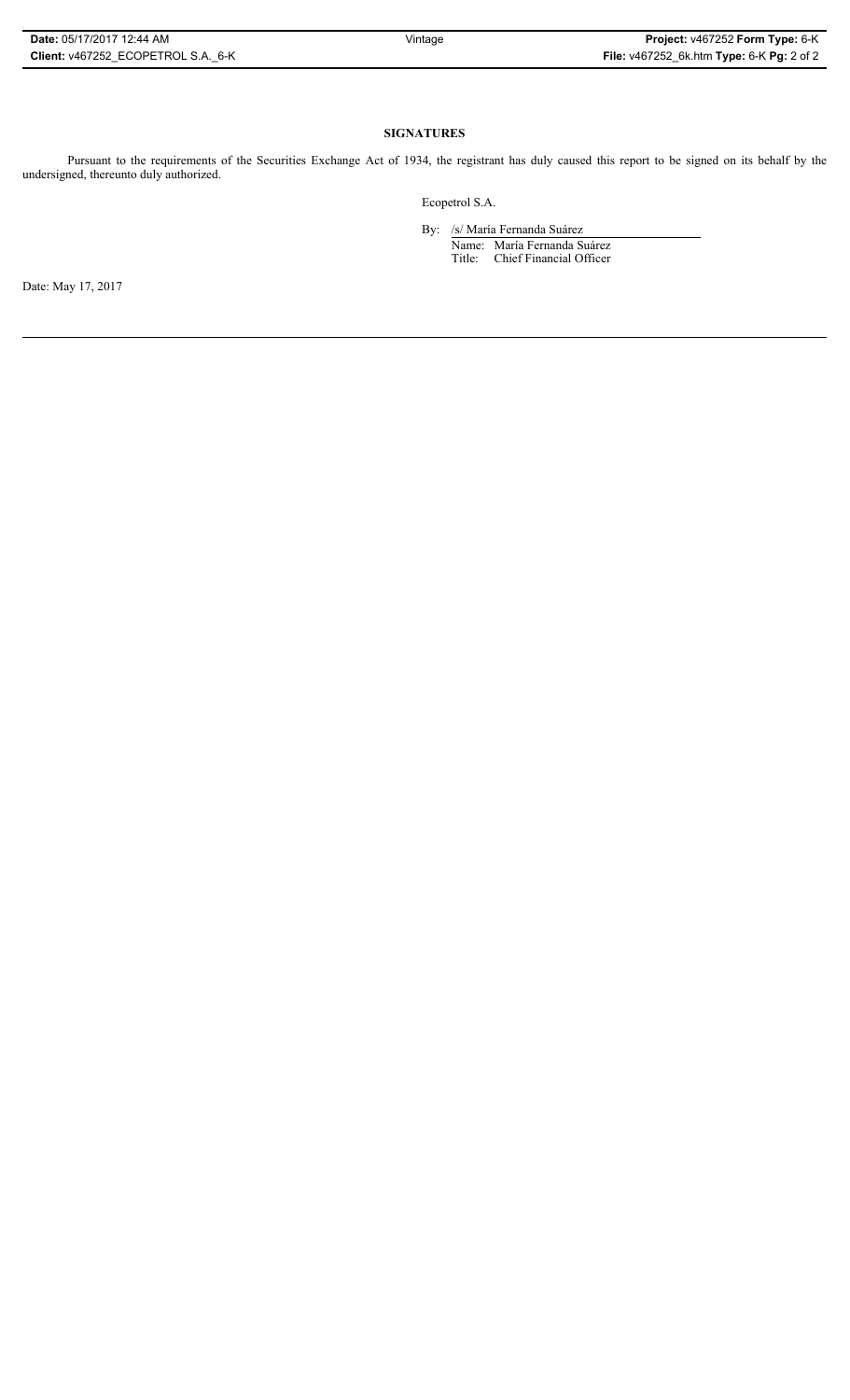**Exhibit 99.1**



# **MATERIAL INFORMATION**

## **Ecopetrol announces the non- filing of its annual report on Form 20-F for the year ended December 31, 2016**

Ecopetrol S.A. (BVC: ECOPETROL; NYSE: EC) announced that it will be unable to file its annual report on Form 20-F for the year ended December 31, 2016 by May 16, the end of the fifteen-day extension period that the Company obtained by filing Form 12b-25 with the Securities and Exchange Commission.

The Company does not anticipate any changes from the results reported in its 2016 earnings release published on March 6, 2017, except for those changes generated by the conversion of its numbers to full International Financial Reporting Standards (IFRS) when it publishes its annual report on Form 20-F. Ecopetrol´s audited financial statements have been duly presented in Colombia in compliance with local financial regulations and authorities. To the best of Ecopetrol´s knowledge, the financial statements continue to fairly represent the financial and operational condition of the Company in all material aspects, and its internal controls remain effective.

To be prudent, however, and in order to exercise due diligence, the Audit Committee of the Board of Directors has retained a U.S.-based outside law firm to commence a third-party investigation into the matters set forth in the Prosecutor's Office announcement, as more fully described below.

In light of the Prosecutor's Office announcement, the Company´s auditor for 2014-2015 has said it is not ready to consent to the use of its opinion in connection with the filing of the Form 20-F, and accordingly will continue to monitor the progress of the third-party investigation.

In order to address the non-filing of the 2016 Form 20-F, the Company will hold a conference call tomorrow May 17 at 3.45 pm Bogotá (4.45 pm EST). Details of the call will follow shortly.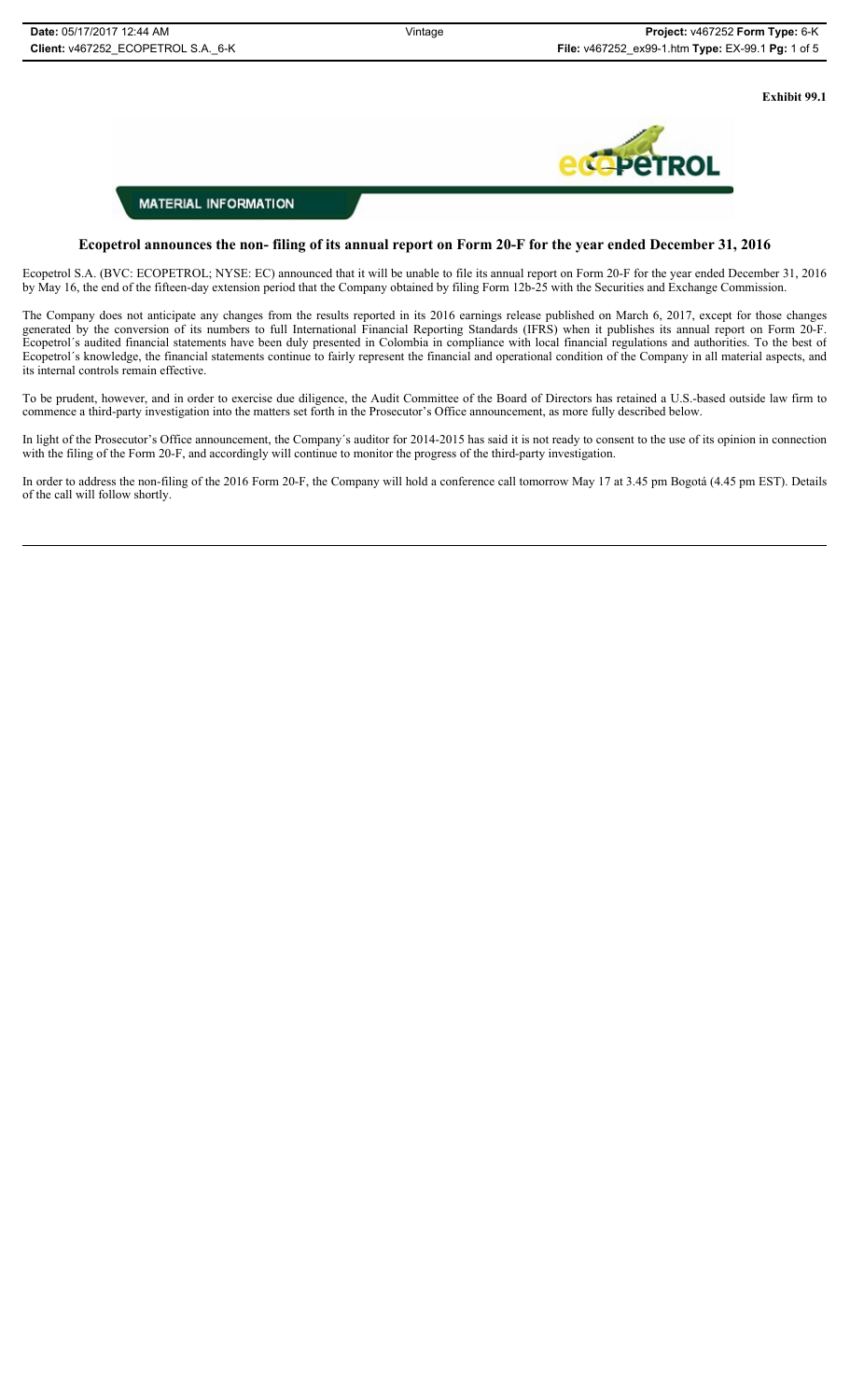

Due to the inability of the Company to file its 2016 Form 20-F by May 16, we consider relevant to update on the current status of the most significant ongoing investigations and proceedings with regards to Reficar.

Ecopetrol is a corporation majority owned by the Colombian Government that administers public resources and Reficar is a wholly owned subsidiary of Ecopetrol. Ecopetrol's employees have a statutory responsibility to ensure the proper use of public resources. Reficar´s employees also have a duty for proper management of public resources.

The conduct of Ecopetrol's and Reficar's employees is generally subject to the control and supervision of the following control entities, among others:

- x The Office of the Comptroller General (Contraloría General de la República) is the state entity entrusted to ensure the proper use of public resources and has the authority to investigate public employees or private sector employees that use or manage public resources.
- The Attorney General's Office (Procuraduría General de la Nación) is the entity that supervises compliance with applicable law by public employees and private sector employees that carry out public functions. The Office has the responsibility for investigating and disciplining individuals in respect of any failure to so comply.
- x The Prosecutor's Office (Fiscalía General de la Nación) is the entity in charge of investigating potential crimes and prosecuting alleged crimes before the court in judicial proceedings.

The following are the most significant investigations and proceedings carried out by the aforementioned state entities:

1. The Office of the Comptroller General's investigations and proceedings:

As a result of the modifications of the schedule and budget related to Reficar´s expansion and modernization project (the "Project"), the Office of the Comptroller General initiated a special audit investigation of the Project in 2016 and delivered a final report to Reficar on December 5, 2016. The report made 36 findings, most of which were related to increased costs compared to budget for services, labor and materials, which were appropriately explained by the company. As required, on January 18, 2017, Reficar submitted an action plan addressing the 36 findings in the following areas: (i) contract management, (ii) supervision of engineering standards contracted with third parties and (iii) documentation of the control, reporting and monitoring mechanisms of subcontracts.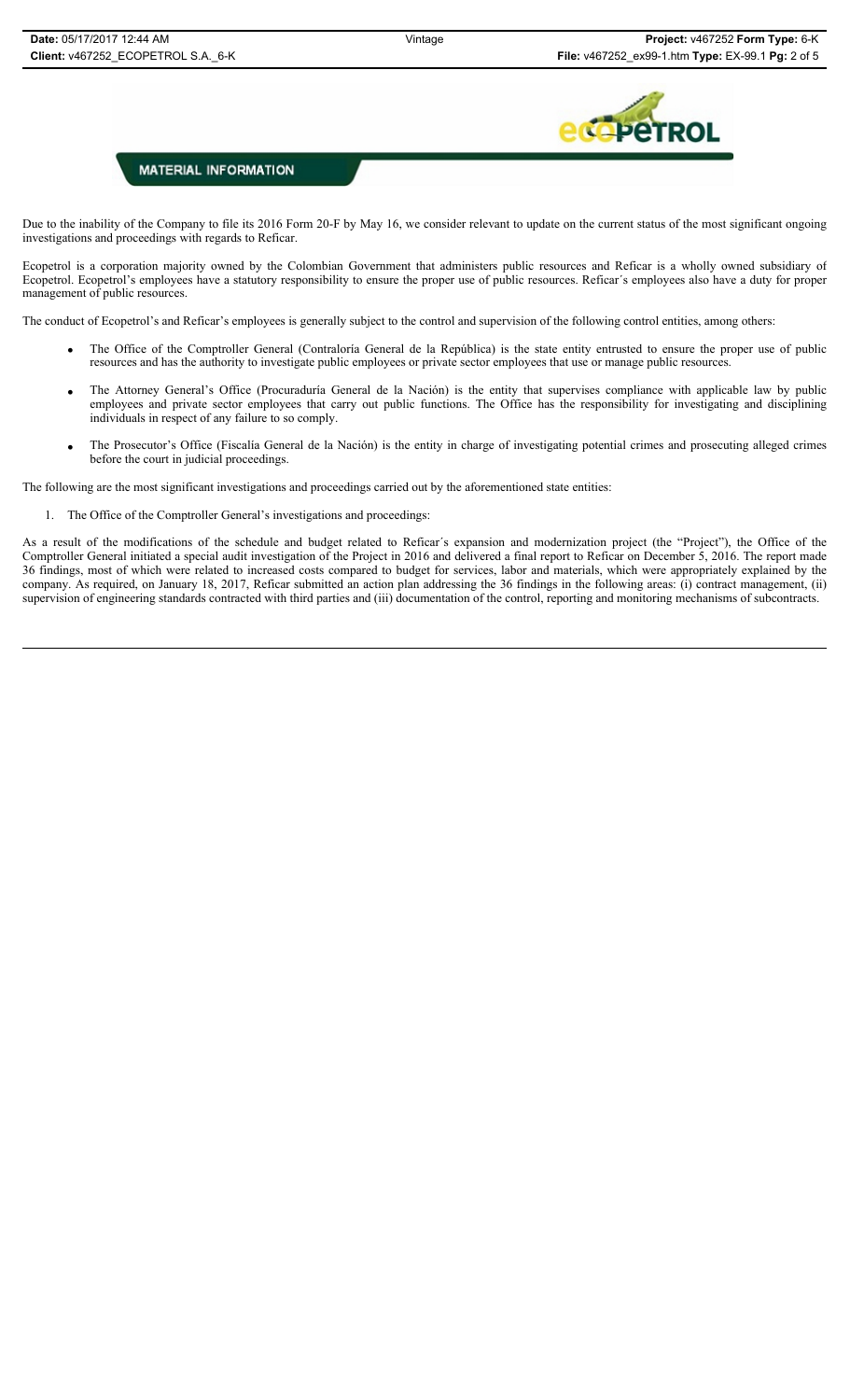

As a result of the findings described above, the Office of the Comptroller General recently opened actions for financial responsibility (*proceso de responsabilidad fiscal)* against 36 individuals and the six companies involved in the Project, including current and former members of Ecopetrol´s board of directors (including the current CEO of Ecopetrol); former members of Reficar´s board of directors; current and former employees of Ecopetrol; and former employees of Reficar, as well as Chicago Bridge & Iron Company N.V., CBI-Chicago Bridge & Iron Company (CB&I) Americas Ltd., Chicago Bridge & Iron Company CB&I UK Limited, CBI Colombiana S.A., Foster Wheeler USA Corporation and Process Consultants Inc.

These actions pertain to an eventual reduction of the value of state assets due to a lower than expected profitability of Reficar as a result of the modifications of the schedule and budget of the Project.

In January 2017, the Office of the Comptroller General initiated another special audit of Reficar. As of the date of this release, the audit is in its preliminary stage.

2. The Attorney General's Office investigations:

The Attorney General's Office has two ongoing investigations relating to the Project: (i) the first, initiated in 2012 against members of Reficar's board of directors at the time, as well as certain current and former officers of Reficar; and (ii) a more recent investigation regarding delays in the completion of the Project, focusing on the role of current and former officers of Ecopetrol, as well as current and former members of Ecopetrol's board of directors.

## 3. The Prosecutor's Office investigations:

The Prosecutor's Office is conducting a confidential investigation. In connection therewith, on April 27, 2017, the Prosecutor's Office announced in a press release his intention to pursue charges (including document forgery, illegal interest in the execution of agreements, misappropriation of public funds and unjust enrichment) against: (i) four former executives and officials of Ecopetrol and Reficar, (ii) one current employee of Ecopetrol who was assigned to work in Reficar between 2012 and 2016, (iii) two executives of CB&I and (iv) Reficar's statutory auditor for 2013-15.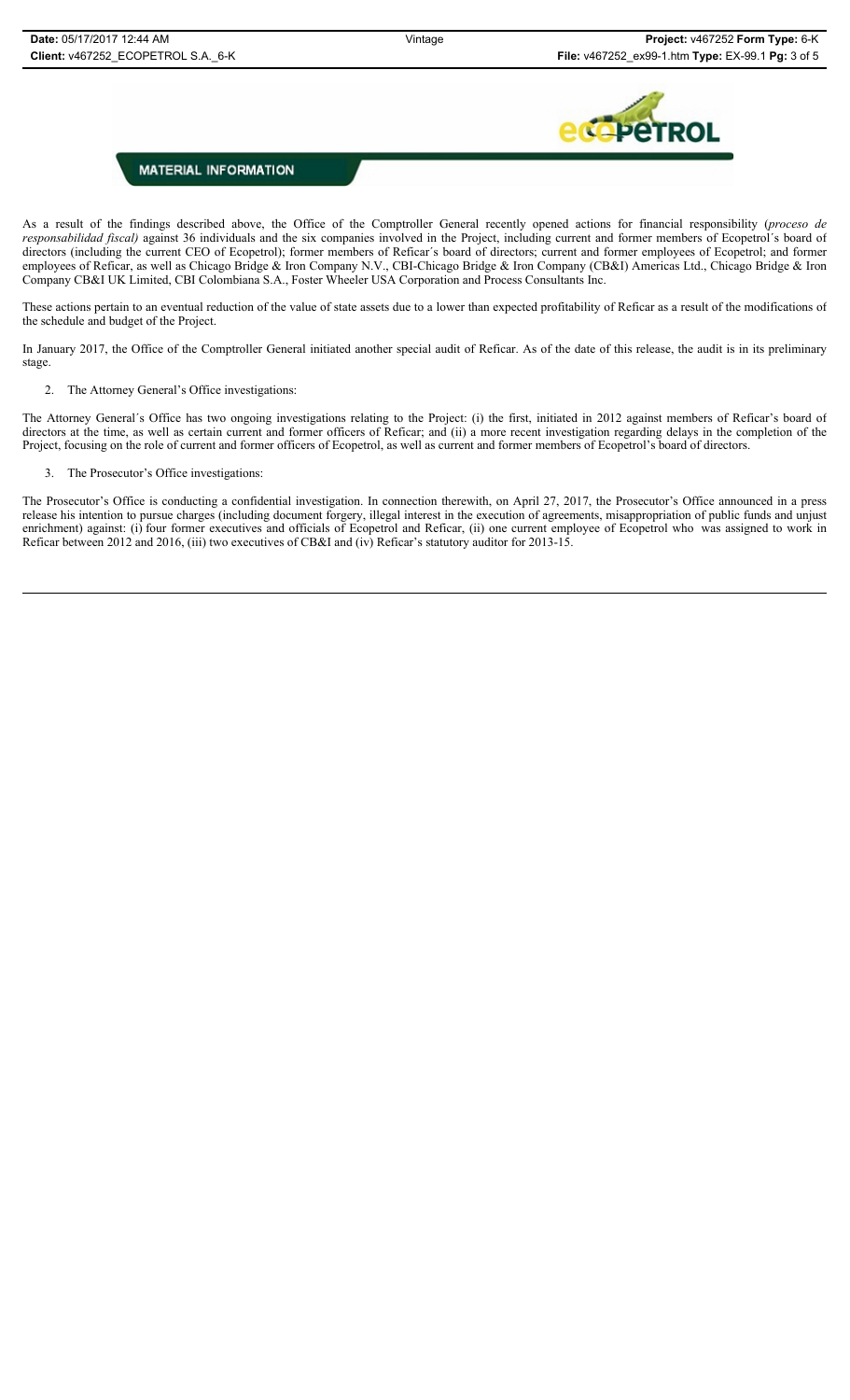

No current executives of Ecopetrol, Reficar or members of the board of directors of Ecopetrol or Reficar are included in the Prosecutor's Office press release. In the press release, the Prosecutor's Office also announced that, in order to conclude the next phases of the investigation -- related to, among others, the selection of a strategic partner, the exit of Glencore International AG (the former majority owner of the Project) and the selection of the contractor -- it would be interviewing executives of Ecopetrol, Reficar, Glencore and the supervisory joint venture conformed by Foster Wheeler USA Corporation and Process Consultants Inc.

Ecopetrol and Reficar have cooperated closely and extensively with the control entities in furthering their investigations and will continue to monitor the status and development of these investigations.

In March 2016, Reficar filed a Request for Arbitration before the International Chamber of Commerce against Chicago Bridge & Iron Company N.V., CB&I (UK) Limited, and CBI Colombiana S.A. with respect to the Engineering, Procurement, and Construction Contract entered into by and between Reficar and CB&I for the expansion of the Cartagena Refinery in Cartagena, Colombia. Reficar seeks no less than US\$2 billion in damages plus lost profits. On May 25, 2016, CB&I filed an answer and counterclaim in the amount of approximately USD \$213 million. On June 27, 2016, Reficar responded to CB&I's counterclaim by denying any liability to CB&I. On April 28, 2017, Reficar submitted its Non- Exhaustive Statement of Claim and CB&I submitted its Statement of Counterclaim. The ICC proceeding is currently in its preliminary stage and is scheduled for a hearing in October 2018.

## **Bogotá D.C., May 16, 2017**

-----------------------------------------

*Ecopetrol is the largest company in Colombia and is an integrated oil & gas company; it is among the top 50 oil companies in the world and among the four top ones in Latin America. Besides Colombia - where it generates over 60% of the national production - it has exploration and production activities in Brazil, Peru & the US (Gulf of Mexico). Ecopetrol owns the largest refinery in Colombia and most of the pipeline and multi-product pipeline network in the country, and is significantly increasing its participation in bio-fuels.*